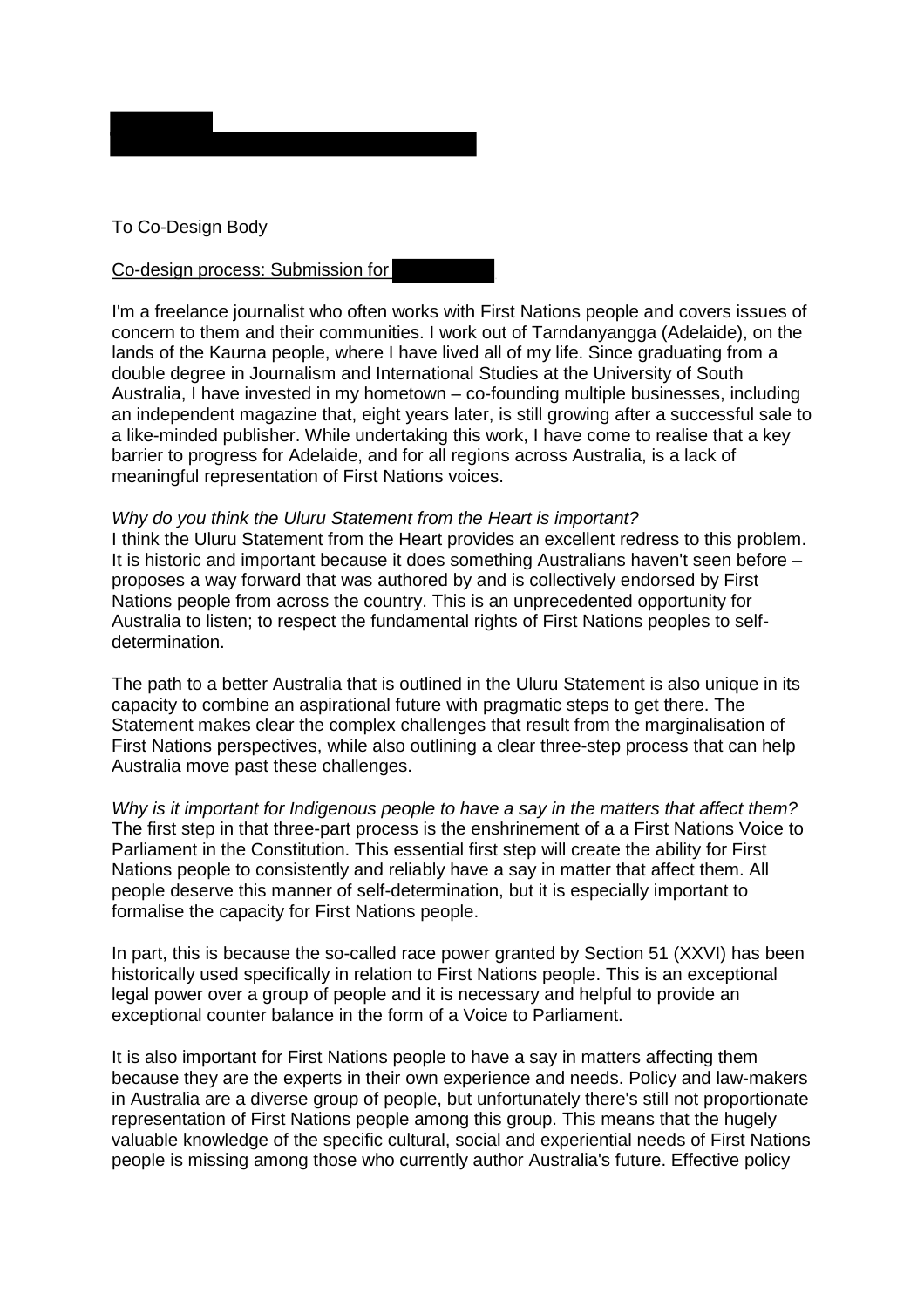and law can only be made in partnership with those it affects, and a Voice to Parliament would allow that partnership to be built.

*Why do you think it's important to enshrine the Voice to Parliament in the Constitution, rather than include it only in legislation?*

While a Voice to Parliament could be enacted through legislation and without enshrinement in the Constitution, I believe this would be setting the organisation up for failure. There are three reasons I believe Constitutional enshrinement is essential to the Voice's success -

1) It creates legitimacy and broad-based buy-in. By introducing a Voice to Parliament through a referendum campaign, there is a unique opportunity to educate the public on why it is necessary and to generate consensus on its importance. A yes vote lends the voice popular momentum, which will also motivate legislators and bureaucrats to embrace it. Finally, there is symbolic heft to the Constitution that confers on the Voice a deserved foundational role.

2) It is the only form of constitutional recognition available. Government have been discussing constitutional recognition of First Nations people for more than a decade, and there is a clear will among the Parliament and the public to make this change. The Voice to Parliament is the only form of constitutional recognition collectively endorsed by Aboriginal and Torres Strait Islander peoples, thus making it the only viable option.

3) Constitutional enshrinement gives the voice stability while allowing for flexibility. Constitutional enshrinement protects the Voice and the important changes it represents from the whims of the Government of the day, while also allowing it to adapt to changing circumstance. By protecting the basic tenets of the Voice in the Constitution, but fleshing out its detail via enabling legislation, Constitutional enshrinement stirkes a crucial balance between certainty and adaptability.

*How could a Voice to Parliament improve the lives of your community?* Introducing a Voice to Parliament would result in measurable and important improvements in many Australians' lives. Data published by Closing the Gap shows that First Nations people face more challenges than other Australians in many key health and social indicator areas, including life expectancy, education inclusion, incarceration rates, infant mortality and housing security. Policy-making best practice and experience in Australia and abroad shows that self-determination and co-design is the fastest and most effective way to improving the situation for people who are marginalised in this way. A Voice to Parliament is an effective and practical way to ensure First Nations people are heard on these matters.

While those quality of life measures that are often cited statistically are important, it is also important to realise how a Voice to Parliament will improve lives through fostering a sense of empowerment and helping elevate new leaders and unheard voices.

While my primary interests in making this submission relating to the Indigenous Voice Discussion Paper is in making the case for a Voice to Parliament to be enshrined in the constitution, there are some other aspects of the Paper I would like to raise. The first is the details of the model which relate to how the National Voice would speak to Parliament. There is no opportunity for representatives from the Voice organisation to